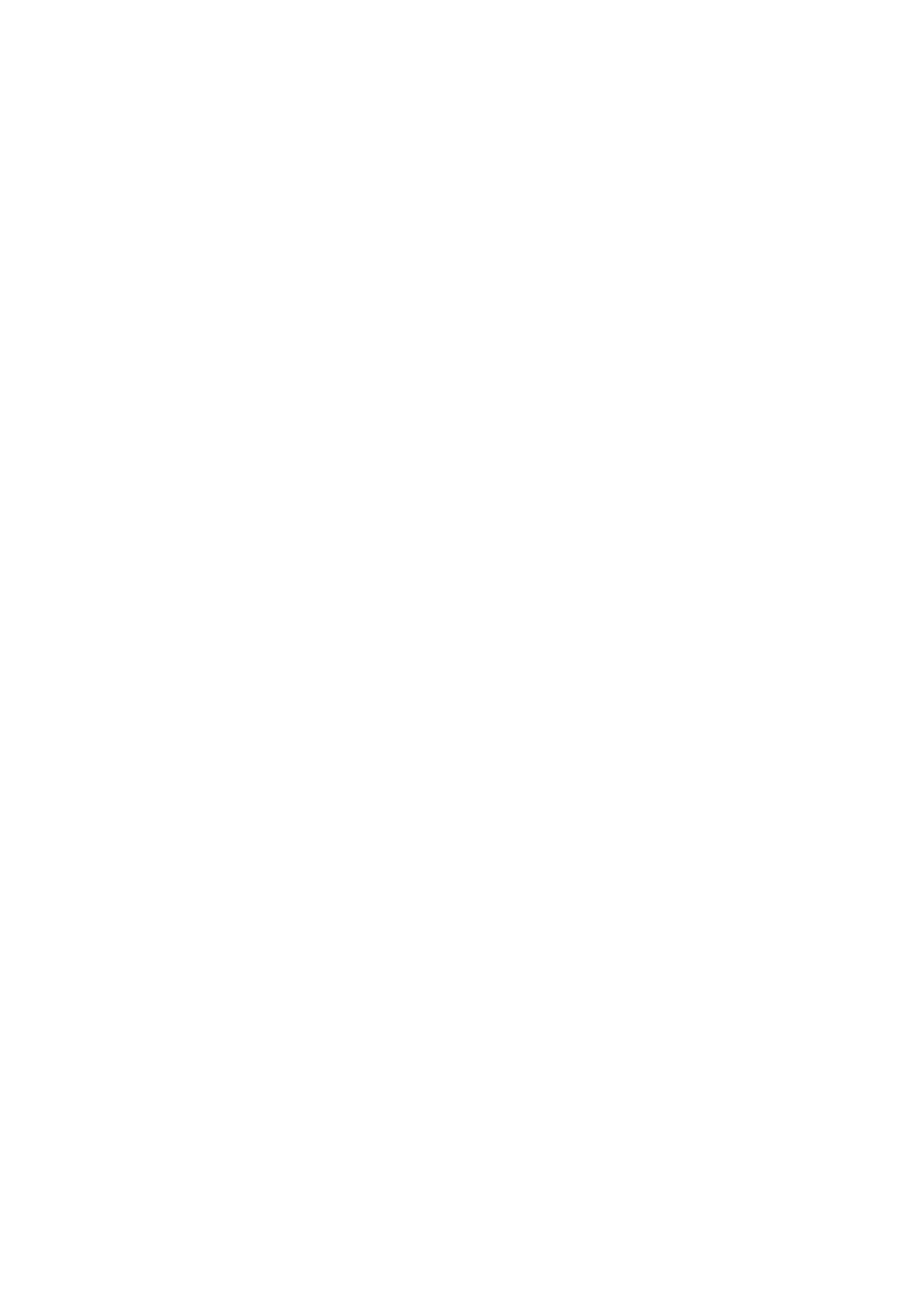# **NO. 2 OF 2011**

## **VETTING OF JUDGES AND MAGISTRATES ACT**

#### ARRANGEMENT OF SECTIONS

## PART I – PRELIMINARY

#### *Section*

- 1. Short title.
- 2. Interpretation.
- 3. Object and purpose of the Act.
- 4. Application.
- 5. Guiding principles.

# PART II – ESTABLISHMENT, MEMBERSHIP, FUNCTIONS AND POWERS OF THE JUDGES AND MAGISTRATES VETTING BOARD

- 6. Establishment of the Board.
- 7. Membership of the Board.
- 8. Qualifications for appointment.
- 9. Procedure for appointment of members.
- 10. Election of deputy chairperson.
- 11. Functions of chairperson.
- 12. Tenure and vacancy of office of chairperson and members.
- 13. Function of the Board.
- 14. Powers of the Board.
- 15. Secretary and secretariat.
- 16. Assisting counsel and staff.

## PART III – VETTING PROCEDURES

- 17. Panels.
- 18. Relevant considerations.
- 19. Vetting procedure.
- 20. Order of priority.
- 21. Determination.
- 22. Review.

#### PART IV – GENERAL

- 23. Time frame.
- 24. Voluntary retirement and terminal benefits.
- 25. Allowances for members.
- 26. Annual estimates.
- 27. Funds of the Board.
- 28. Accounts and audit.
- 29. Protection from personal liability.
- 30. Oath or affirmation of office.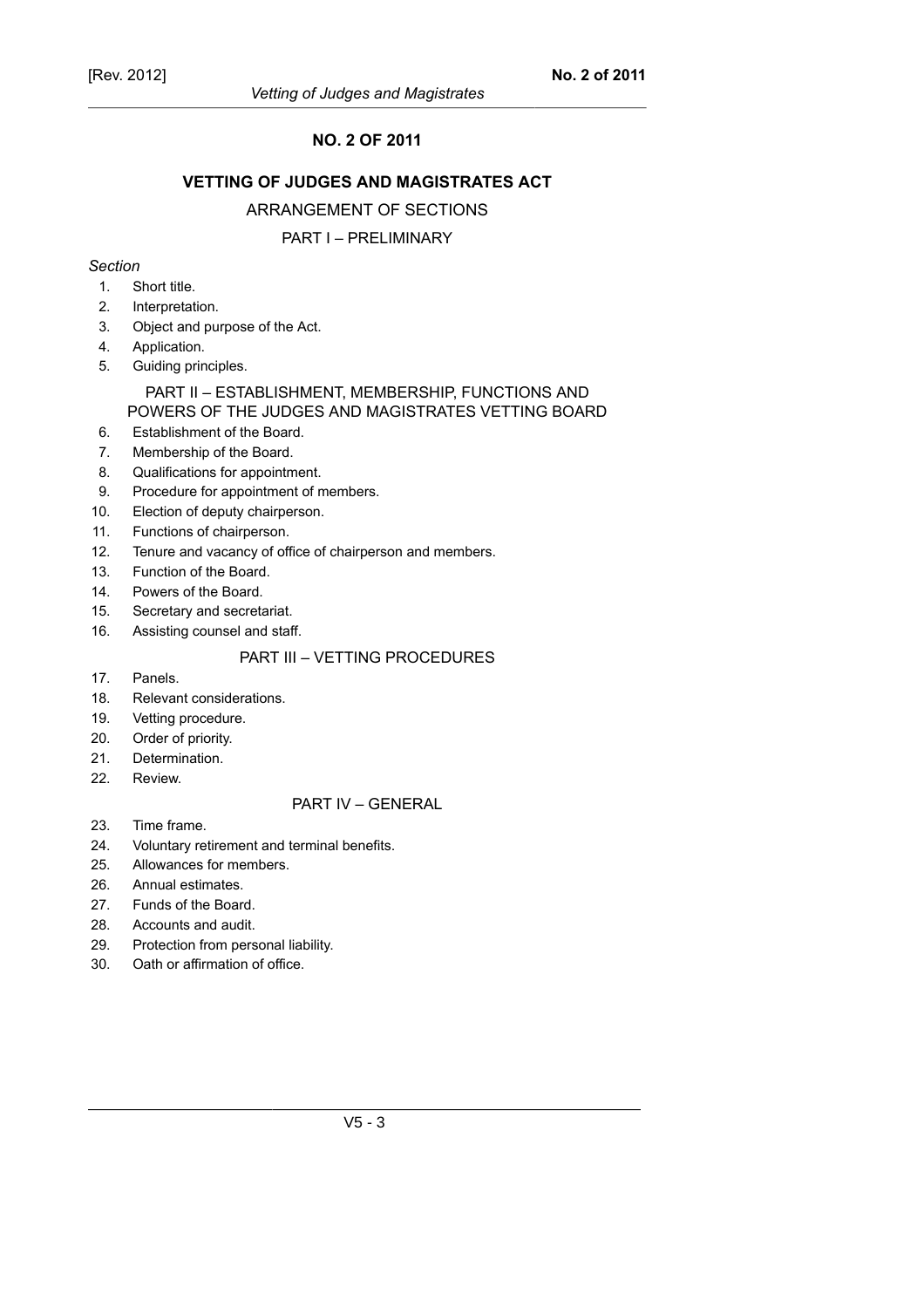#### *Section*

- 31. Disclosure of personal interest.
- 32. Conflict of interest.
- 33. Inherent powers of the Board.

SCHEDULE — OATH/AFFIRMATION OF THE OFFICE OF CHAIRPERSON/ DEPUTY CHAIRPERSON/MEMBER/ **SECRETARY**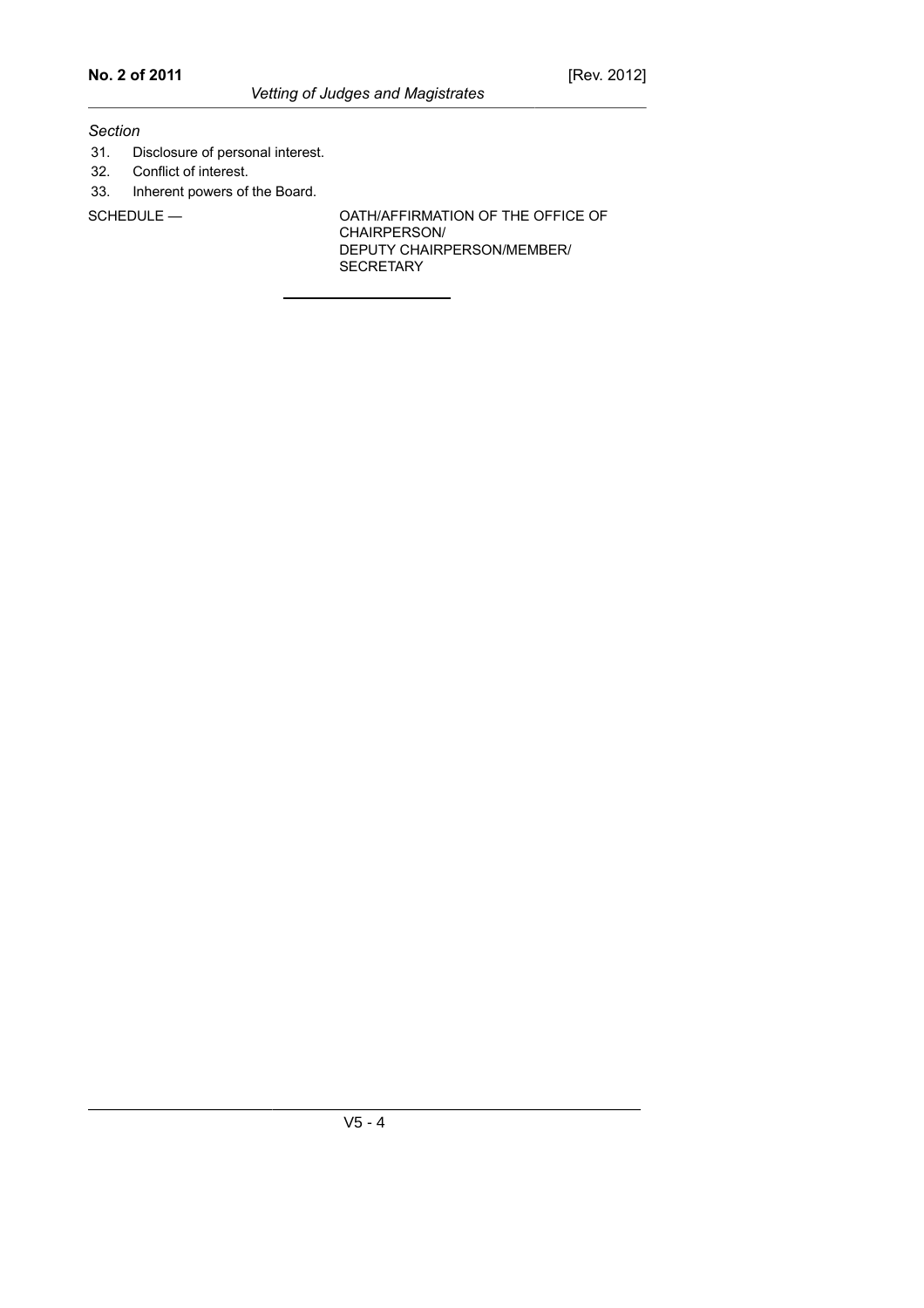**NO. 2 OF 2011**

## **VETTING OF JUDGES AND MAGISTRATES ACT**

[*Date of assent: 21st March, 2011.*]

[*Date of commencement: 22nd March, 2011.*]

**An Act of Parliament to provide for the vetting of judges and magistrates pursuant to section 23 of the Sixth Schedule to the Constitution; to provide for the establishment, powers and functions of the Judges and Magistrates Vetting Board, and for connected purposes**

[Act No. 2 of 2011, Act No. 6 of 2011, Act No. 12 of 2012, Act No. 43 of 2012, Act No. 43 of 2013.]

## PART I – PRELIMINARY

#### **1. Short title**

This Act may be cited as the Vetting of Judges and Magistrates Act, 2011.

## **2. Interpretation**

(1) In this Act, unless the context otherwise requires—

**"Board"** means the Judges and Magistrates Vetting Board established by section 6;

**"chairperson"** means the chairperson of the Board appointed under section 9;

**"deputy chairperson"** means the deputy chairperson of the Board elected under section 10;

**"effective date"** means the 27th August of 2010;

**"judge or magistrate"** means a judge or magistrate to whom this Act applies in accordance with section 3, and includes the Registrar of the High Court and the Chief Court Administrator and their deputies, and persons seconded to administrative tribunals, in their capacity as judges or magistrates;

**"member"** means a member of the Board appointed under section 9, and includes the chairperson and the deputy chairperson;

**"Minister"** means the Minister for the time being responsible for matters relating to the Judiciary;

**"pending complaint"** means a complaint filed or registered with any person or body mentioned in section 18(e) at least fourteen days before the judge or magistrate is vetted;

**"secretary"** means the secretary of the Board appointed under section 15;

**"vetting"** means the process by which the suitability of a serving judge or magistrate to continue serving in the Judiciary is determined in accordance with this Act.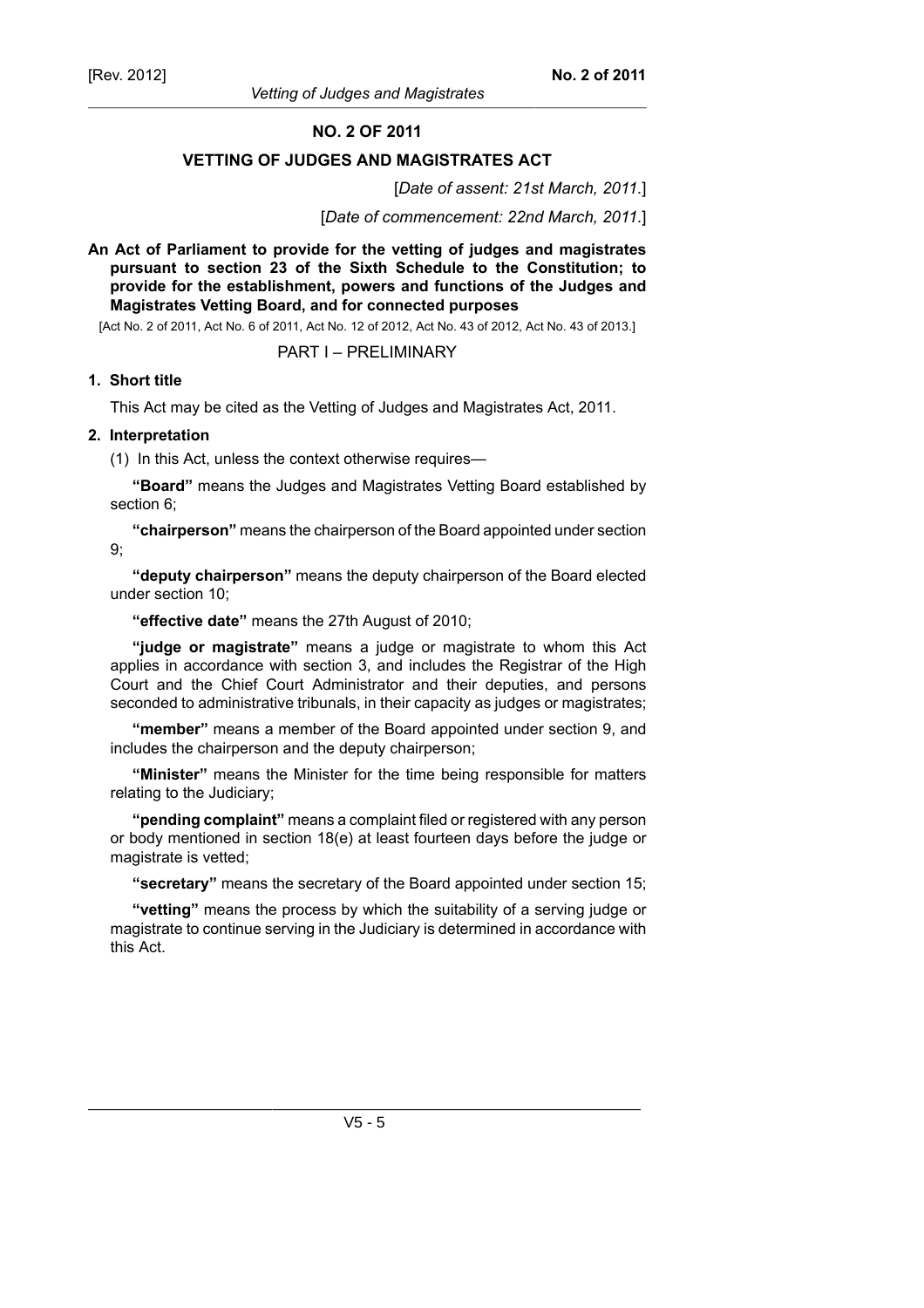(2) Despite subsection (1), after the first elections under the Constitution, references in this Act to the expression "Minister" shall be construed to mean "Cabinet Secretary".

[Act No. 6 of 2011, s. 2, Act No. 43 of 2012, s. 2.]

#### **3. Object and purpose of the Act**

The object and purpose of this Act is to establish mechanisms and procedures for the vetting of judges and magistrates pursuant to the requirements of section 23 of the Sixth Schedule to the Constitution.

#### **4. Application**

For the avoidance of doubt, the provisions of this Act shall apply only to persons who were serving as judges or magistrates and who were in office on or before the effective date.

#### **5. Guiding principles**

In the exercise of its powers or the performance of its functions under this Act, the Board shall at all times, be guided by the principles and standards of judicial independence, natural justice and international best practice.

PART II – ESTABLISHMENT, MEMBERSHIP, FUNCTIONS AND POWERS OF THE JUDGES AND MAGISTRATES VETTING BOARD

#### **6. Establishment of the Board**

(1) There is established an independent board to be known as the Judges and Magistrates Vetting Board.

(2) The Board shall be a body corporate with perpetual succession and a common seal and shall, in its corporate name, be capable of—

- (a) suing and being sued;
- (b) taking, purchasing or otherwise acquiring, holding, charging or disposing of movable and immovable property; and
- (c) doing or performing all such other things or acts for the proper discharge of its functions under the Constitution and this Act as may be lawfully done or performed by a body corporate.

(3) The provisions of the State Corporations Act (Cap. 446) shall not apply to the Board.

## **7. Membership of the Board**

(1) The Board shall consist of nine members, comprising a chairperson, a deputy chairperson and seven other members, of whom—

- (a) six shall be citizens of Kenya appointed in accordance with section 9(1) to (12) and of whom three shall be lawyers; and
- (b) three shall be non-citizens of Kenya appointed in accordance with section 9(13).

(2) Notwithstanding subsection (1), the Board may, for the purpose of the vetting of magistrates, co-opt such members of the Judicial Service Commission as it considers necessary to its membership provided that such co-opted members are not serving magistrates.

[Act No. 43 of 2012, s. 3.]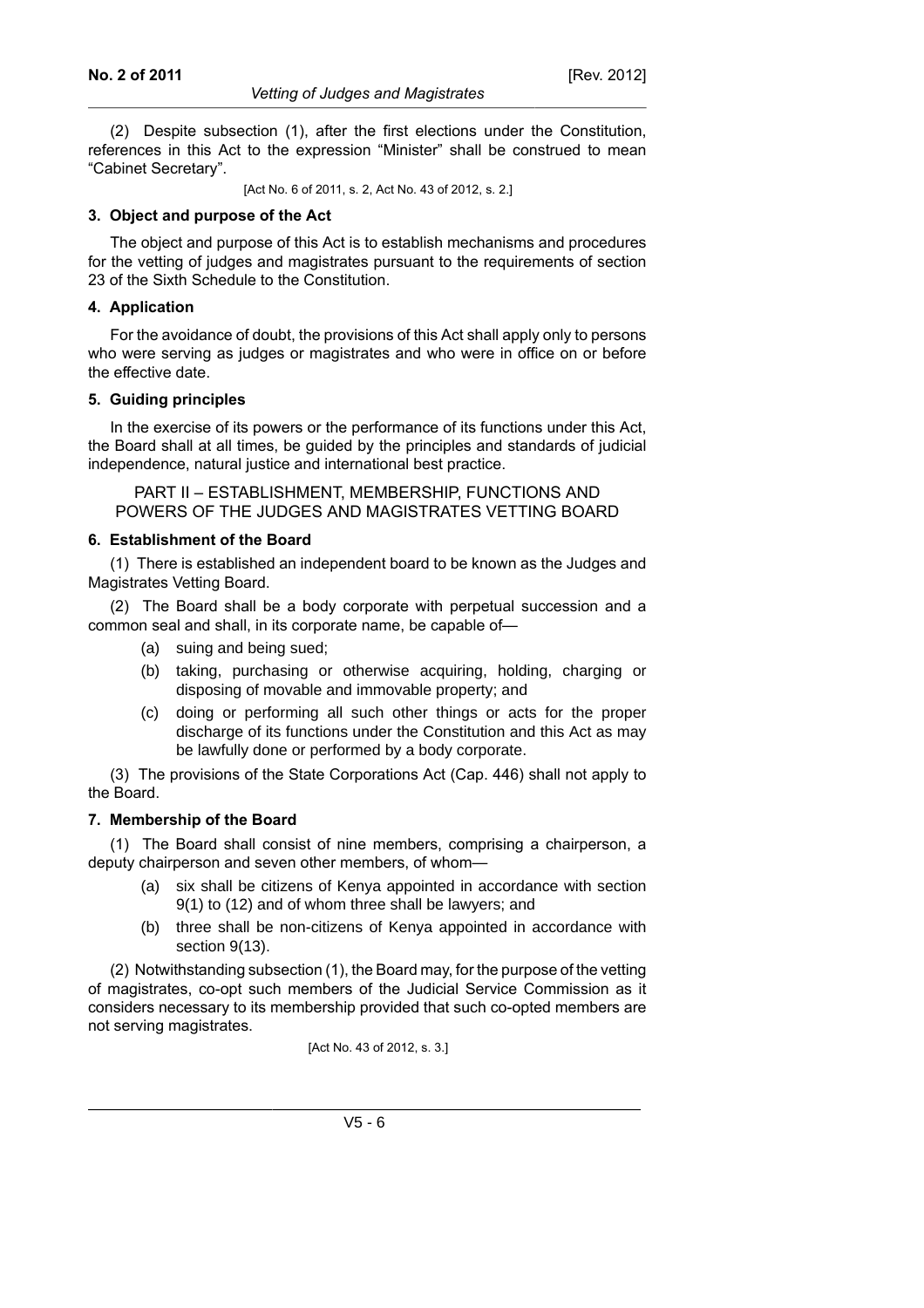## **8. Qualifications for appointment**

- (1) A person shall be qualified for appointment as a member if such person—
	- (a) holds a degree from a university recognised in Kenya;
	- (b) has at least fifteen years' distinguished post qualification experience in their field of study; and
	- (c) satisfies the requirements of Chapter Six of the Constitution.

(2) A person shall not be qualified for appointment as the chairperson or deputy chairperson unless such person has at least twenty years' or an aggregate of twenty years' experience as a judge of a superior court, a distinguished legal academic, a judicial officer or other relevant legal practice in the public or the private sector in Kenya.

(3) A person shall not be qualified for appointment as a member if such person —

- (a) is a member of—
	- (i) Parliament; or
	- (ii) a local authority; or
	- (iii) the executive organ of a political party; or
- (b) was serving as a judge or magistrate in Kenya on the effective date.

#### **9. Procedure for appointment of members**

(1) The President, in consultation with the Prime Minister and with the approval of the National Assembly, shall appoint the nine members of the Board in accordance with the procedure set out in this section.

(2) Within seven days of the commencement of this Act, the President, in consultation with the Prime Minister shall, by notice in the *Gazette* and in at least two newspapers of national circulation, declare vacancies in the Board under section 7(a) and call for applications.

(3) An application in respect of a vacancy declared under subsection (2) shall be forwarded to the Public Service Commission within fourteen days of the publication of the notice and may be made by—

- (a) any qualified person; or
- (b) any person, organisation or group of persons proposing the nomination of any qualified person.

(4) The names of all applicants under subsection (3) shall be published in the *Gazette*.

(5) The Public Service Commission shall, within seven days of the expiry of the period prescribed under subsection (3), convene a selection Committee comprising one representative each of the—

- (a) Cabinet Office;
- (b) Office of the Prime Minister;
- (c) Ministry for the time being responsible for matters relating to the Judiciary;
- (d) office of the Attorney-General;
- (e) Ministry for the time being responsible for matters relating to the public service;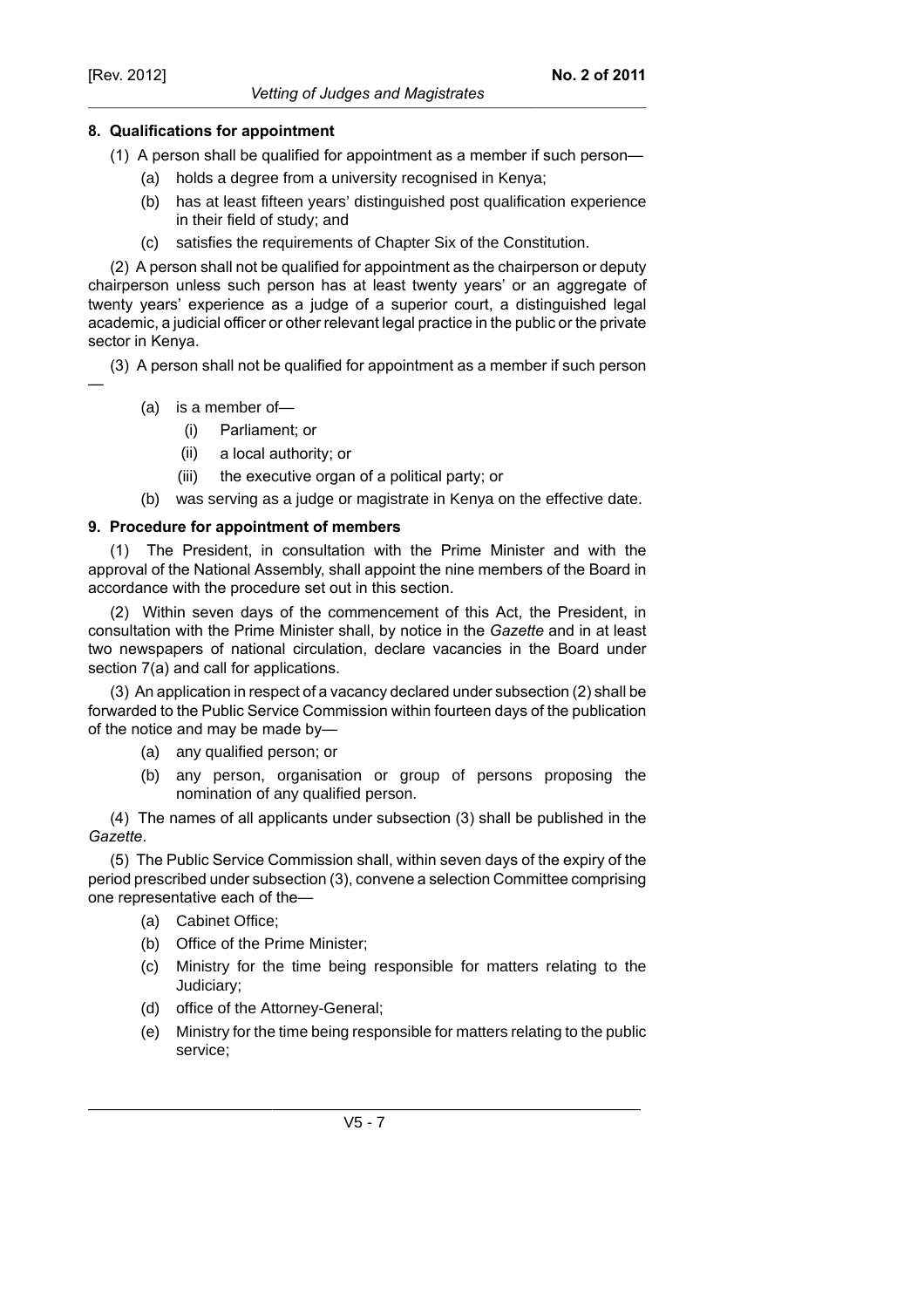- (f) Public Service Commission;
- (g) Judicial Service Commission, not being a serving judge or magistrate; and
- (h) Law Society of Kenya,

for the purpose of considering the applications, interviewing and selecting at least three candidates qualified for appointment as chairperson and eighteen candidates, of whom at least six shall be lawyers, qualified for appointment as members:

Provided that not more than two-thirds of the candidates shall be of one gender.

(6) The Public Service Commission shall, within seven days of the selection of candidates under subsection (5), forward the names of the selected candidates to the President and the Prime Minister for nomination.

(7) The President, in consultation with the Prime Minister shall, within seven days of receipt of the names of the selected candidates under subsection (6), nominate a chairperson and five other persons for appointment as members of the Board and forward the names to the National Assembly.

(8) The National Assembly shall, within fourteen days of the receipt of the nominees under subsection (7), consider all the nominations received and may approve or reject any nomination.

(9) Where the National Assembly—

- (a) approves the nominees, the Speaker shall, within three days of the approval, forward the names of the approved nominees to the President for appointment;
- (b) rejects any nomination, the Speaker shall, within three days of the rejection, communicate the decision to the President, who in consultation with the Prime Minister, shall submit a fresh nominee from amongst the candidates selected and forwarded by the Public Service Commission under subsection (6).

(10) If the National Assembly rejects all or any subsequent nominee submitted by the President for approval under subsection (9), the provisions of subsections (1) to (8) shall, with necessary modifications, apply.

(11) The President shall, within seven days of the receipt of the approved nominees from the National Assembly, by notice in the *Gazette*, appoint the chairperson and members approved by the National Assembly.

(12) In selecting, nominating, approving or appointing the chairperson and members of the Board, the selection Committee, the National Assembly, the President and the Prime Minister shall ensure that the Board reflects the regional and ethnic diversity of the people of Kenya and not more than two-thirds of the members are of the same gender.

(13) The President, in consultation with the Prime Minister and subject to the approval of the National Assembly shall, in respect of the vacancies in the Board under section 7(b), appoint three distinguished non-citizen serving or retired judges, each of whom has served as a Chief Justice or judge of a superior court in the Commonwealth, to be members of the Board.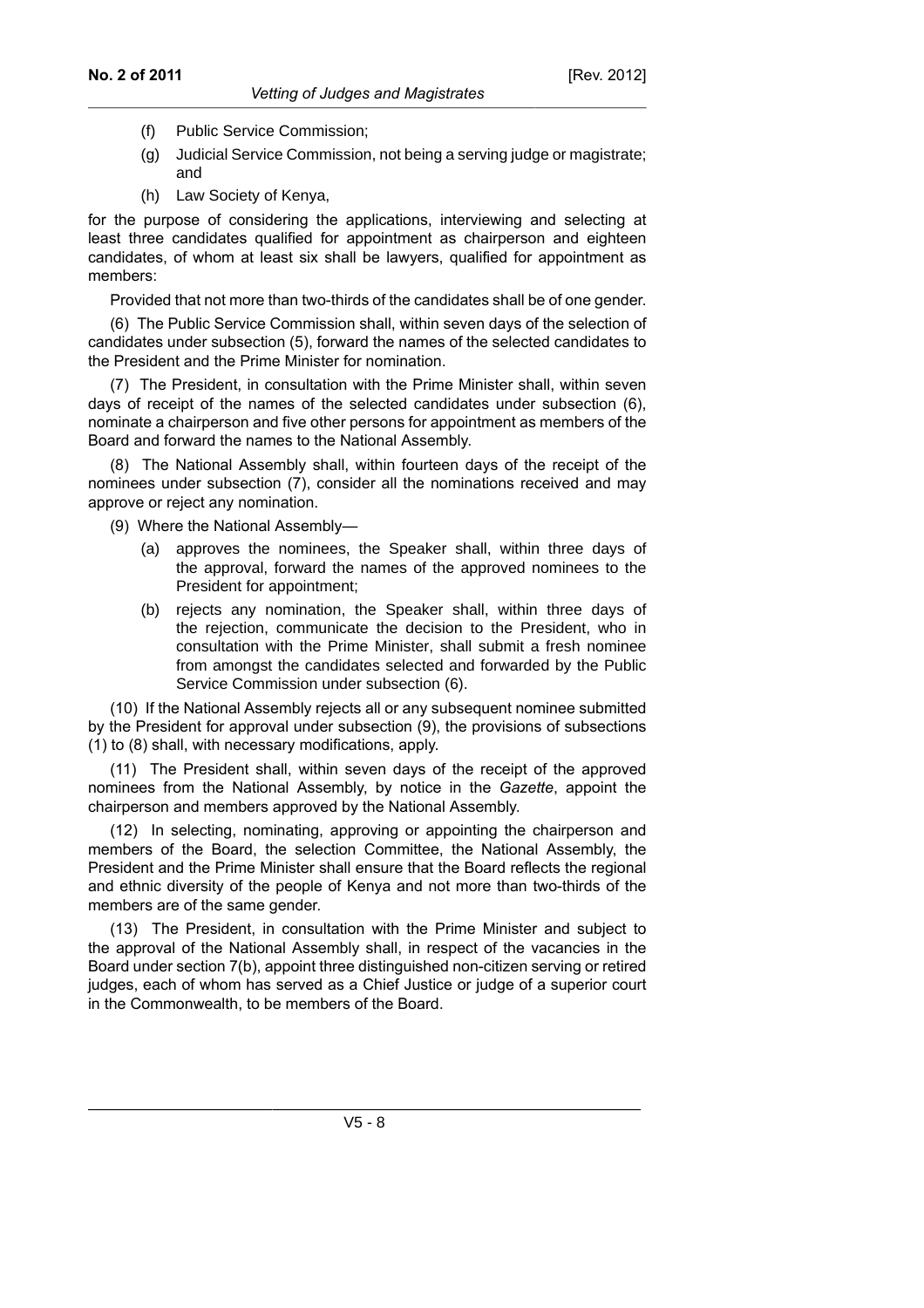#### *Vetting of Judges and Magistrates*

(14) Despite the foregoing provisions of this section, the President, in consultation with the Prime Minister may, by notice in the *Gazette*, extend the period specified in respect of any matter under this section by a period not exceeding twenty-one days.

[Act No. 6 of 2011, s. 3.]

## **10. Election of deputy chairperson**

(1) The chairperson shall, within seven days of the appointment of the members, convene the first meeting of the Board at which the members shall elect the deputy chairperson of the Board from amongst their number.

(2) The chairperson and the deputy chairperson shall be of opposite gender.

## **11. Functions of chairperson**

- (1) The chairperson shall—
	- (a) preside over all meetings of the Board;
	- (b) be the spokesperson of the Board; and
	- (c) supervise and direct the work of the Board.

(2) In the absence of the chairperson, the deputy chairperson shall perform the functions of the chairperson under subsection (1).

## **12. Tenure and vacancy of office of chairperson and members**

(1) The term of office of the chairperson or a member shall be from the date of appointment and shall, unless the office falls vacant earlier owing to any reason specified in the Constitution or in subsection (2), terminate on the dissolution of the Board.

(2) The office of the chairperson or a member shall become vacant if the holder

—

- (a) dies;
- (b) by a notice in writing addressed to the President, resigns from office;
- (c) is removed from office under subsection (3);
- (d) is convicted of an offence and sentenced to imprisonment for a term of six months or more, without the option of a fine;
- (e) is unable to discharge the functions of his office by reason of physical or mental infirmity;
- (f) is absent from three consecutive meetings of the Board without good cause; or
- (g) is adjudged bankrupt.

(3) The chairperson or a member may be removed from office for misbehaviour or misconduct incompatible with the functions of the Board.

(4) The President shall notify every resignation, vacancy or removal from office in the *Gazette* within seven days thereof.

(5) Where a vacancy occurs in the membership of the Board, the President shall, in consultation with the Prime Minister, nominate a candidate from the list of candidates forwarded by the Public Service Commission under section 9(6), for approval by the National Assembly.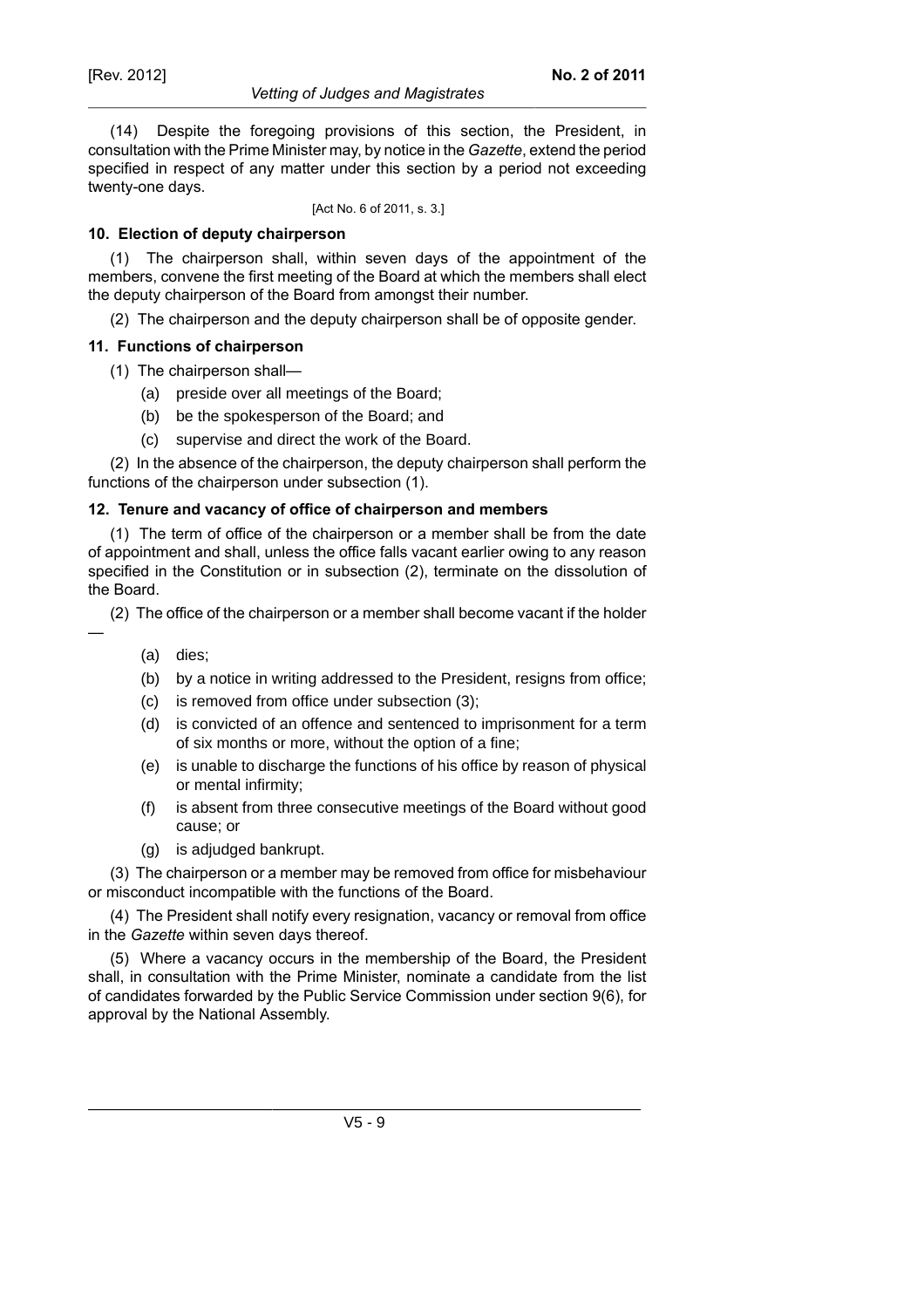(6) A member appointed to fill a vacancy under this section shall serve for the unexpired term of the member in respect of whom the vacancy arose.

(7) No act or proceedings of the Board shall be invalid by reason only of a vacancy in the membership of the Board.

[Act No. 43 of 2012, s. 4.]

#### **13. Function of the Board**

The function of the Board shall be to vet judges and magistrates in accordance with the provisions of the Constitution and this Act.

#### **14. Powers of the Board**

(1) Subject to section 18, the Board shall have all the powers necessary for the execution of its functions under the Constitution and this Act, and without prejudice to the generality of the foregoing, the Board shall have the power to—

- (a) gather relevant information, including requisition of reports, records, documents or any information from any source, including governmental authorities, and to compel the production of such information as and when necessary;
- (b) interview any individual, group or members of organisations or institutions and, at the Board's discretion, to conduct such interviews; and
- (c) hold inquiries for the purposes of performing its functions under this Act.
- (2) In the performance of its function, the Board—
	- (a) may inform itself in such manner as it thinks fit;
	- (b) may receive on oath, written or oral statements;
	- (c) shall not be bound by strict rules of evidence; and
	- (d) shall not be subject to the direction or control of any person or authority.

## **15. Secretary and secretariat**

(1) There shall be a secretariat of the Board which shall be headed by a secretary who shall be competitively recruited and appointed by the Board in accordance with this section.

(2) No person shall be qualified for appointment as a secretary unless such person—

- (a) holds at least a degree from a university recognised in Kenya;
- (b) has at least ten years' post-qualification experience;
- (c) has demonstrated competence in the performance of administrative duties for not less than five years; and
- (d) was not serving as a judge or magistrate on the effective date.

(3) The secretary shall be the administrator of the secretariat and shall serve on a full-time basis.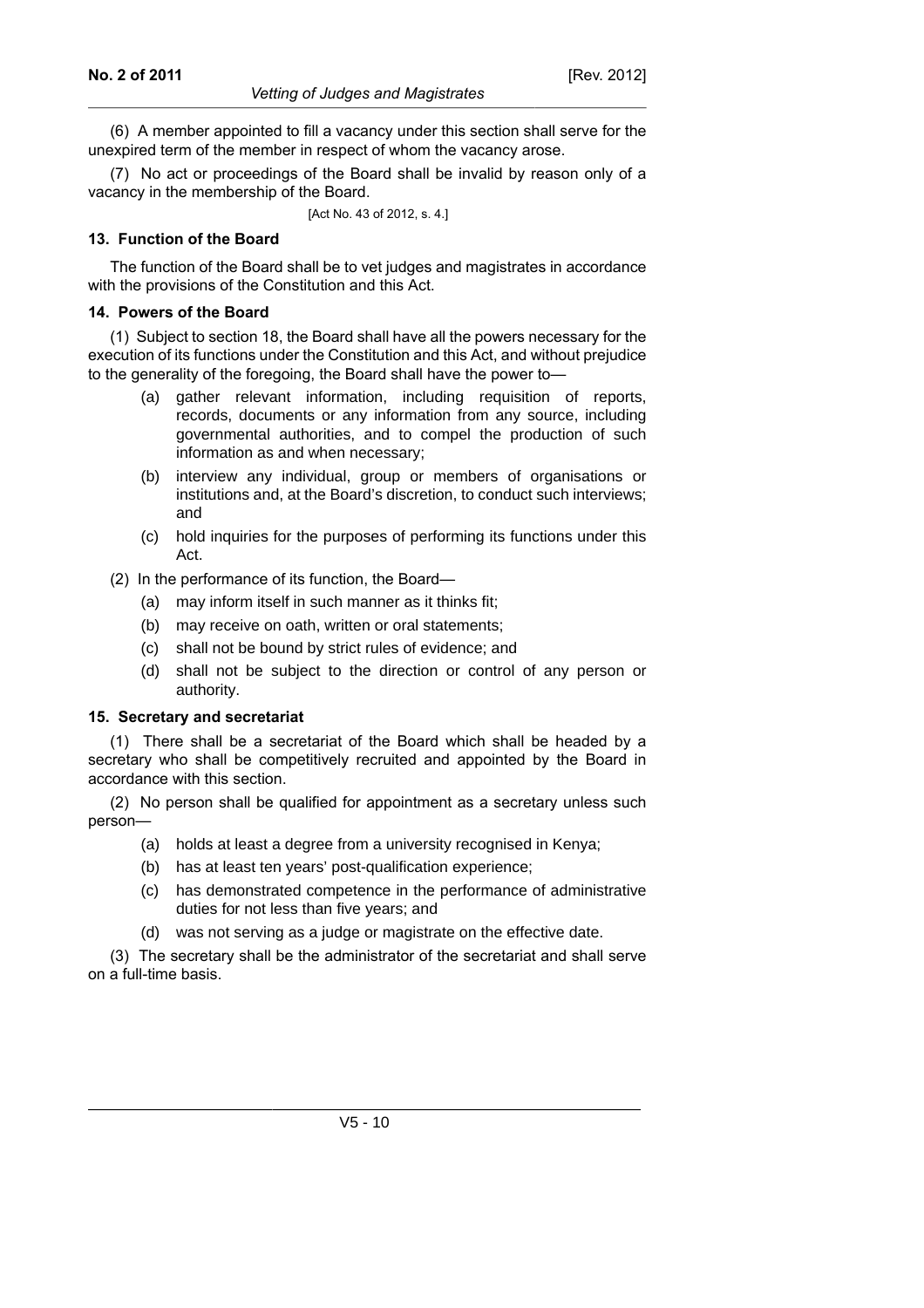for—

#### *Vetting of Judges and Magistrates*

(4) The secretary shall, among other things, be responsible to the chairperson

- (a) the day to day administration of the affairs of the Board;
	- (b) the co-ordination of the Board's studies, reviews, research and evaluations;
	- (c) the recording of the Board's proceedings;
	- (d) providing the Board with accurate information on the status of facilities and services required for the proper conduct of the vetting process;
	- (e) securing the maintenance and provision of facilities and services required for the discharge of the Board's functions;
	- (f) providing the Board with accurate records and information regarding the judges and magistrates undergoing vetting;
	- (g) maintaining accurate records on financial matters and resource use;
	- (h) ensuring the drawing up and approval of the required budget;
	- (i) the custody of all records and documents of the Board; and
	- (j) performing any other duties as may be assigned by the Board from time to time.

(5) Subject to the provisions of the Constitution or any other written law, the Board may delegate such of its functions as are necessary for the day to day management of its processes.

# **16. Assisting counsel and staff**

- (1) The staff of the Board shall comprise of—
	- (a) such number of assisting counsel and staff as the Board may appoint to assist it in the discharge of its functions under the Constitution and this Act; and
	- (b) such public officers as may, upon the request of the Board, be seconded to the Board.

(2) A public officer who is seconded to the Board under subsection (1) shall, during the secondment, be deemed to be an officer of the Board and subject to its direction and control.

# PART III – VETTING PROCEDURES

# **17. Panels**

(1) The chairperson may, for the purpose of ensuring the expeditious disposal of matters, constitute three or more panels to work concurrently in the vetting of judges and magistrates.

(2) The chairperson shall ensure that each panel constituted under subsection (1) consists of at least a non-citizen serving or retired judge, a lawyer and a nonlawyer.

(3) Notwithstanding subsection (1), the vetting of judges shall be undertaken solely by the members of the Board appointed under section 7(1).

[Act No. 43 of 2012, s. 5.]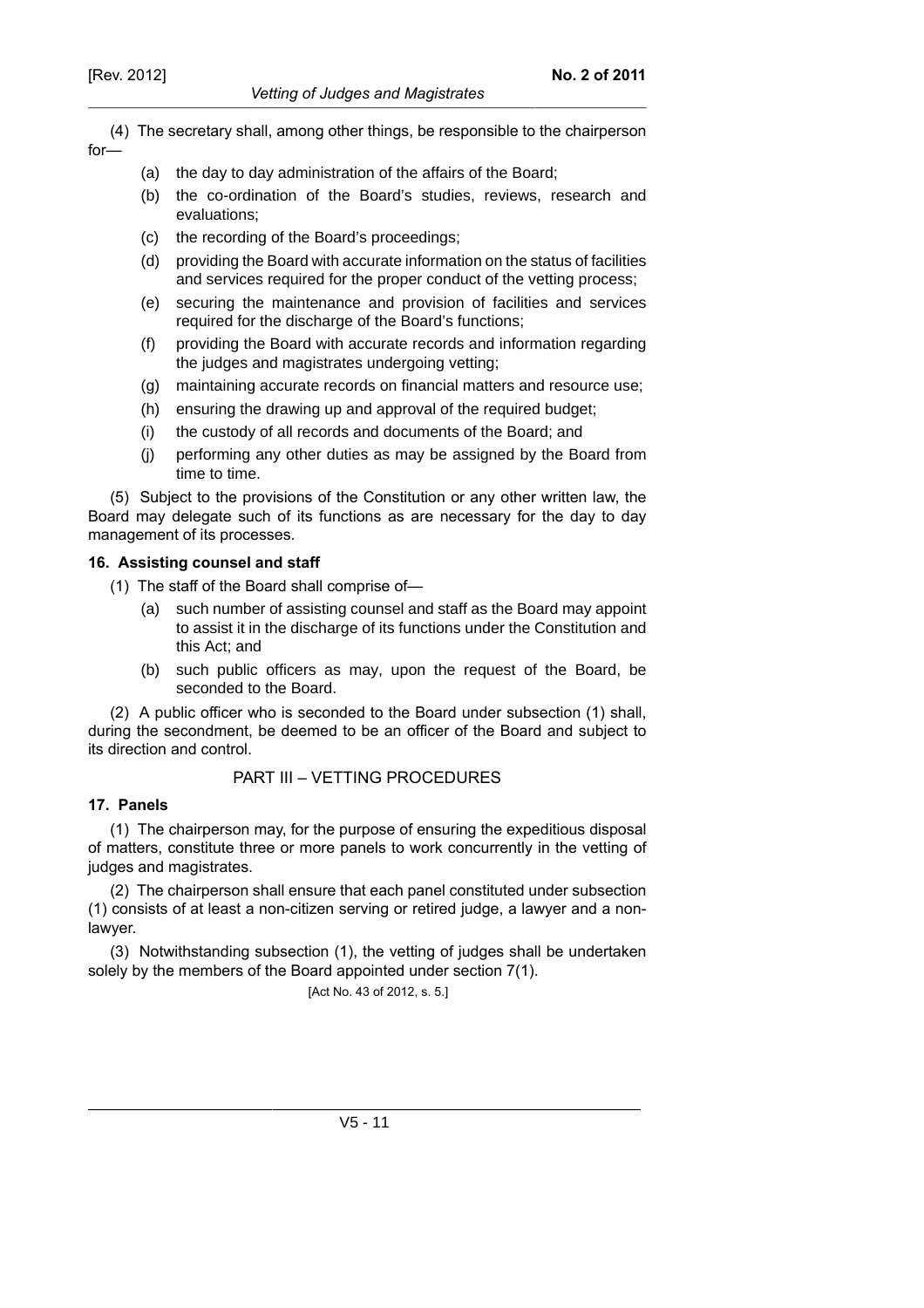## **18. Relevant considerations**

(1) The Board shall, in determining the suitability of a judge or magistrate, consider—

- (a) whether the judge or magistrate meets the constitutional criteria for appointment as a judge of the superior courts or as a magistrate;
- (b) the past work record of the judge or magistrate, including prior judicial pronouncements, competence and diligence;
- (c) any pending or concluded criminal cases before a court of law against the Judge or Magistrate;
- (d) any recommendations for prosecution of the Judge or Magistrate by the Attorney-General or the Kenya Anti-Corruption Commission; and
- (e) pending complaints or other relevant information received from any person or body, including the—
	- (i) Law Society of Kenya;
	- (ii) Ethics and Anti-Corruption Commission;
	- (iii) Advocates Disciplinary Tribunal;
	- (iv) Advocates Complaints Commission;
	- (v) Attorney-General;
	- (vi) Commission on Administrative Justice;
	- (vii) Kenya National Human Rights and Equality Commission;
	- (viii) National Intelligence Service;
	- (ix) National Police Service Commission; or
	- (x) Judicial Service Commission.

(2) In considering the matters set out in subsection (1)(a) and (b), the Board shall take into account the following—

- (a) professional competence, the elements of which shall include—
	- (i) intellectual capacity;
	- (ii) legal judgment;
	- (iii) diligence;
	- (iv) substantive and procedural knowledge of the law;
	- (v) organisational and administrative skills; and
	- (vi) the ability to work well with a variety of people;
- (b) written and oral communication skills, the elements of which shall include—
	- (i) the ability to communicate orally and in writing;
	- (ii) the ability to discuss factual and legal issues in clear, logical and accurate legal writing; and
	- (iii) effectiveness in communicating orally in away that will readily be understood and respected by people from all walks of life;
- (c) integrity, the elements of which shall include—
	- (i) a demonstrable consistent history of honesty and high moral character in professional and personal life;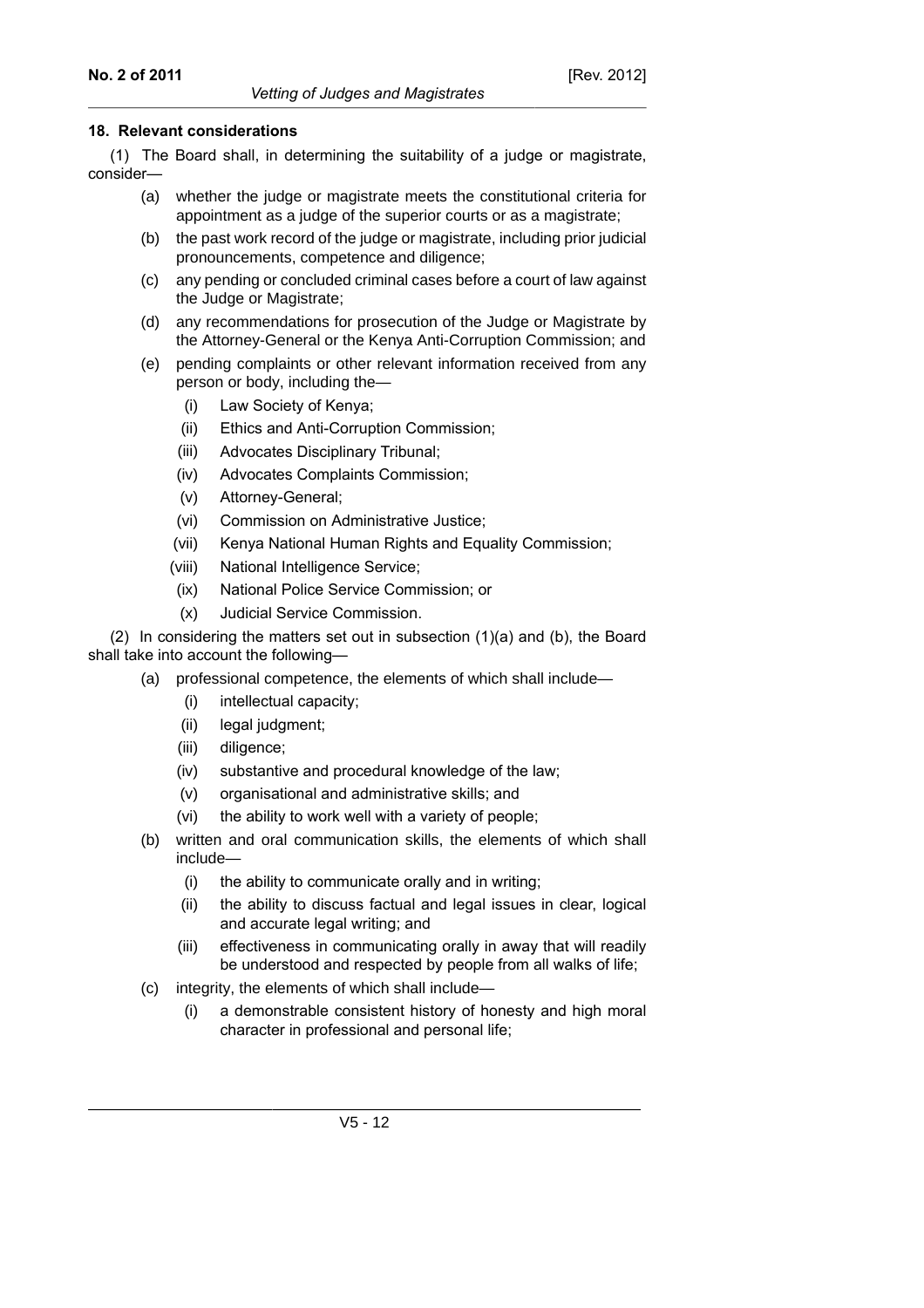#### *Vetting of Judges and Magistrates*

- (ii) respect for professional duties, arising under the codes of professional and judicial conduct; and
- (iii) ability to understand the need to maintain propriety and the appearance of propriety;
- (d) fairness, the elements of which shall include—
	- (i) a demonstrable ability to be impartial to all persons and commitment to equal justice under the law; and
	- (ii) open-mindedness and capacity to decide issues according to the law, even when the law conflicts with personal views;
- (e) temperament, the elements of which shall include—
	- (i) demonstrable possession of compassion and humility;
	- (ii) history of courtesy and civility in dealing with others;
	- (iii) ability to maintain composure under stress; and
	- (iv) ability to control anger and maintain calmness and order;
- (f) good judgment, including common sense, elements of which shall include a sound balance between abstract knowledge and practical reality and in particular, demonstrable ability to make prompt decisions that resolve difficult problems in a way that makes practical sense within the constraints of any applicable rules or governing principles;
- (g) legal and life experience, the elements of which shall include—
	- (i) the amount and breadth of legal experience and the suitability of that experience for the position, including trial and other courtroom experience and administrative skills; and
	- (ii) broader qualities reflected in life experiences, such as the diversity of personal and educational history, exposure to persons of different ethnic and cultural backgrounds, and demonstrable interests in areas outside the legal field; and
- (h) demonstrable commitment to public and community service, the elements of which shall include the extent to which a judge or magistrate has demonstrated a commitment to the community generally and to improving access to the justice system in particular. [Act No. 43 of 2012, s. 6.]

## **19. Vetting procedure**

(1) The Board shall consider information gathered in the course of personal interviews with the affected judges and magistrates as well as their records.

(2) All information obtained by the Board during personal interviews and records of the Judge or Magistrate being vetted shall be confidential.

(3) Every judge or magistrate to be vetted shall be given sufficient notice.

(4) The notice referred to under subsection (3) shall include a summary of complaints, if any, against the Judge or Magistrate.

(5) The hearing by the Board shall not be conducted in public, unless the concerned judge or magistrate requests a public hearing.

(6) The rules of natural justice shall apply to the Board's proceedings.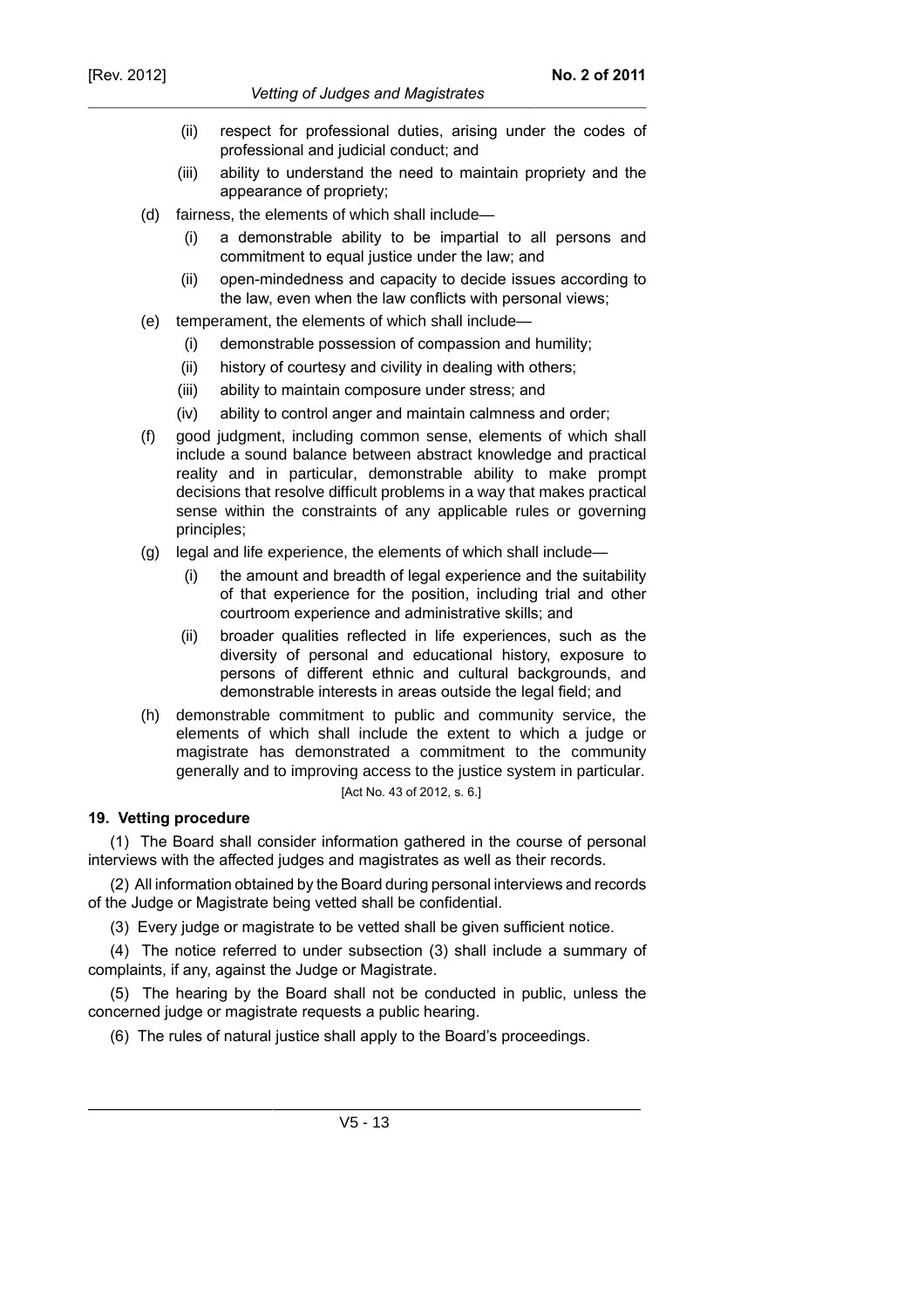## **20. Order of priority**

The first judges and magistrates to be vetted shall be the Court of Appeal Judges, followed by Judges of the High Court, the Registrar of the High Court, the Chief Court Administrator, Chief Magistrates and others magistrates, in that order.

## **21. Determination**

(1) The Board shall, upon determining the unsuitability of a judge or magistrate to continue serving in the Judiciary, within thirty days of the determination, inform the concerned judge or magistrate of the determination, in writing, specifying the reasons for the determination.

(2) Once informed of the decision under subsection (1), the Judge or Magistrate shall, subject to section 22, be deemed to have been removed from service.

(3) The decision to remove a judge or magistrate from service shall be made public.

# **22. Review**

(1) A judge or magistrate who has undergone the vetting process and is dissatisfied with the determination of the Board may request for a review by a new panel to be constituted by the Chairperson of the Board within seven days of being informed of the final determination under section 21(1).

(2) The Board shall not grant a request for review under this section unless the request is based—

- (a) on the discovery of a new and important matter which was not within the knowledge of, or could not be produced by the Judge or Magistrate at the time the determination or finding sought to be reviewed was made, provided that such lack of knowledge on the part of the Judge or Magistrate was not due to lack of due diligence; or
- (b) on some mistake or error apparent on the face of the record.

(3) A judge or a magistrate, who requests for review shall, pending the decision of the Board under this section, be suspended from office.

(4) A removal or a process leading to the removal of a magistrate from office under this Act shall not be subject to question in, or review by, any court.

(5) The decision by the Board under this section shall be final.

[Act No. 43 of 2012, s. 7, Act No. 43 of 2013, s. 2.]

PART IV – GENERAL

# **23. Time frame**

(1) The vetting process once commenced shall not exceed the period specified by this section.

(2) The vetting process, once commenced, shall be concluded not later than the 31st December, 2015 and any review of a decision of the Board shall be heard and concluded within the above specified period.

(3) Despite subsection (2), the Board shall conclude the process of vetting all the judges, chief magistrates and principal magistrates not later than the 28th March, 2013 and any review of a decision of the Board shall be heard and concluded within the above specified period.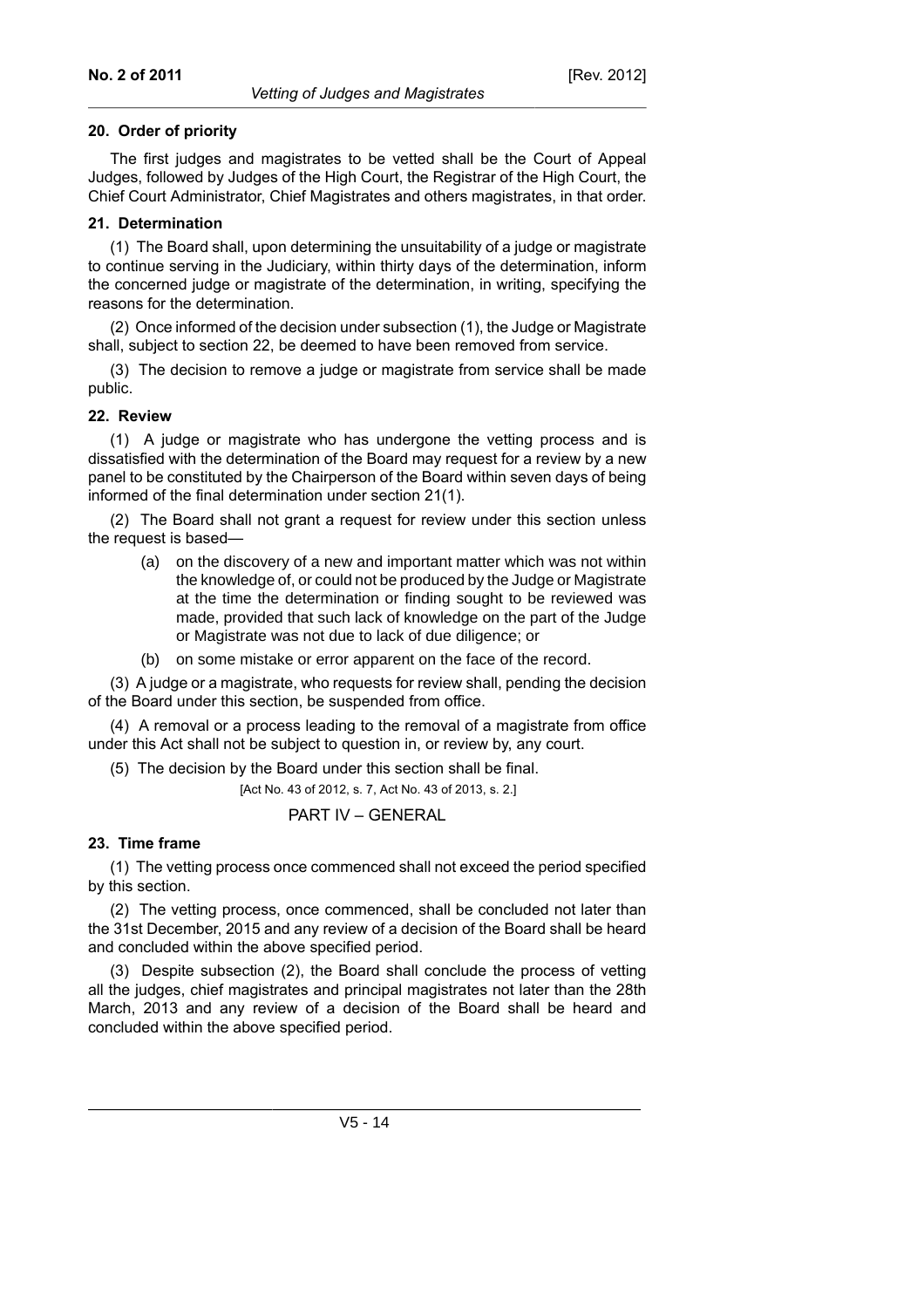(5) During the period prescribed in subsection (4), the Board shall ensure that its affairs are wound up in an orderly manner and, in particular, shall ensure that—

(a) those aspects of its work that will be of value to other institutions are preserved, documented and transferred to the relevant institutions; and

**No. 2 of 2011**

(b) its files and records are preserved and transferred to the Kenya National Archives and Documentation Service.

[Act No. 12 of 2012, Sch, Act No. 43 of 2012, s. 8, Act No. 43 of 2013, s. 3.]

## **24. Voluntary retirement and terminal benefits**

(1) A judge or magistrate shall, within three months of the commencement of this Act, elect—

- (a) whether to be subjected to the vetting process; or
- (b) to leave the judicial service voluntarily.

(2) A judge or magistrate who elects to leave the judicial service voluntarily or is found unsuitable after vetting shall be entitled to terminal benefits for early retirement.

(3) For the avoidance of doubt, a judge or magistrate who voluntarily leaves service or is found unsuitable after vetting shall be deemed qualified for early retirement.

#### **25. Allowances for members**

The Board shall pay to its members such allowances for expenses as may be determined by the Minister in charge of finance.

#### **26. Annual estimates**

(1) The financial year of the Board shall be the period of twelve months ending on the 30th of June in each year.

(2) At least three months before the commencement of each financial year, the Board shall cause estimates of the expenditure of the Board for that year to be prepared and submitted to the Minister who shall present them for consideration and approval by the National Assembly.

(3) The annual estimates shall make provision for all the estimated expenditure of the Board for that year.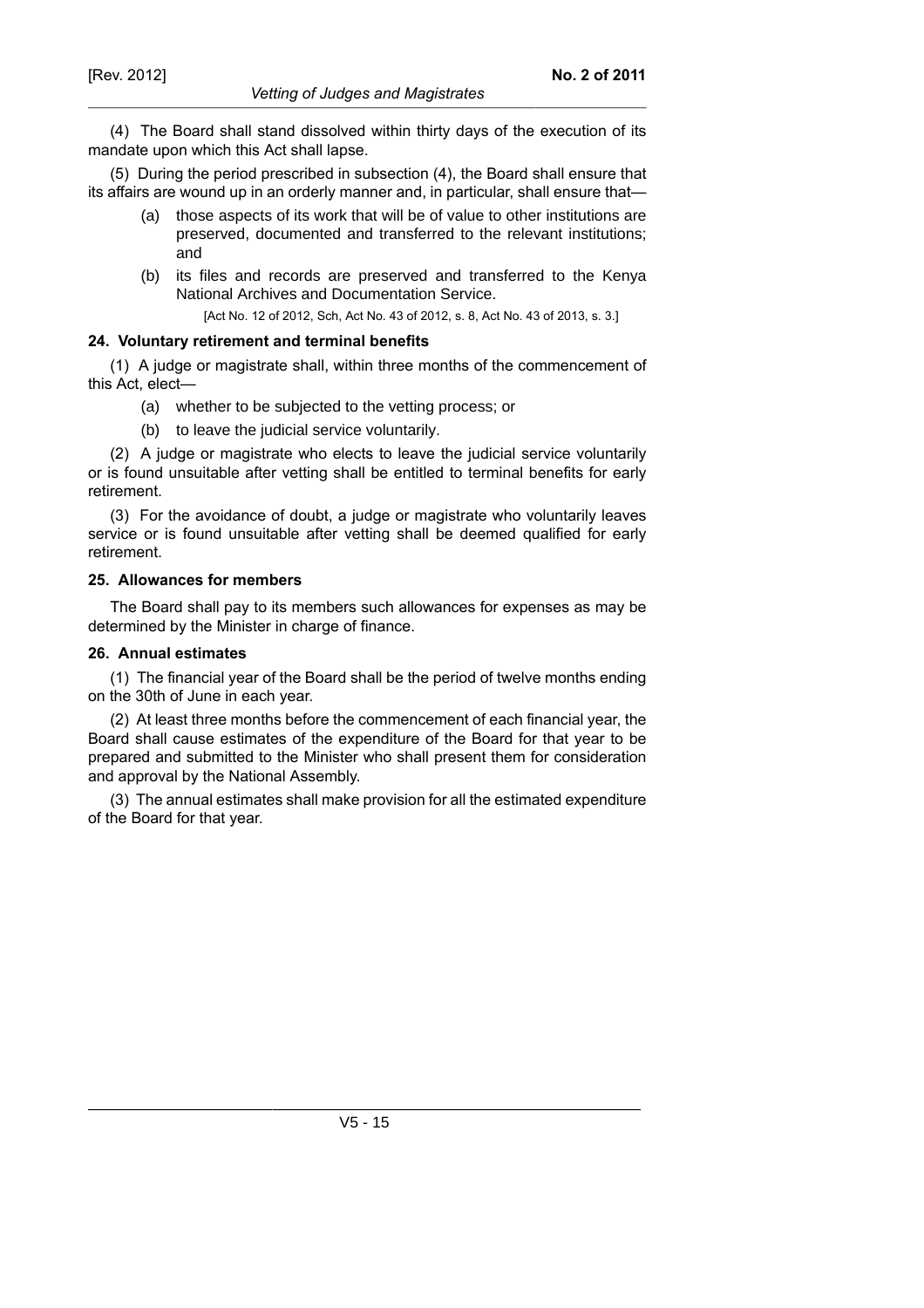#### **27. Funds of the Board**

(1) The expenses incurred by the Board in accordance with this Act shall be charged on and issued out of the Consolidated Fund and the appropriation for the expenses shall be included in the Appropriation Bill introduced in the National Assembly to authorise the withdrawal from the Consolidated Fund.

(2) Without prejudice to subsection (1), there may be made to the Board grants, gifts, donations or bequests towards the achievement of the objects of the vetting process specified in section 3.

(3) The Board shall not accept any grant, gift, donation or bequest made on any condition that the Board performs any function or discharges any duty or obligation other than duties under this Act.

#### **28. Accounts and audit**

(1) The Board shall cause to be kept proper books and records of accounts of its income, expenditure, assets and liabilities.

(2) The annual accounts of the Board shall be prepared, audited and reported upon in accordance with the Public Audit Act (Cap. 412B).

#### **29. Protection from personal liability**

(1) No matter or thing done by a member of the Board, or any officer, employee or agent of the Board shall, if the matter or thing is done in good faith for executing the functions, powers or duties of the Board, render the member, officer, employee or agent personally liable to any action claim or demand whatsoever.

(2) The provisions of subsection (1) shall not relieve the Board of liability to pay compensation for damage to any person for any personal or proprietary interest sustained by the person as a result of the exercise of any power conferred by this Act or by the failure, whether wholly or partially, of any works.

#### **30. Oath or affirmation of office**

The chairperson, the deputy chairperson, the members and the secretary shall, before assuming office, make and subscribe, before the Chief Justice, the respective oath or affirmation prescribed in the Schedule.

#### **31. Disclosure of personal interest**

(1) A member of the Board who has a direct or indirect personal interest in a matter being considered or to be considered by the Board shall, as soon as reasonably practicable after the relevant facts concerning the matter have come to their knowledge, disclose the nature of the interest to the Board.

(2) A disclosure of any such interest in a matter shall be recorded in the minutes of the meeting of the Board and the member shall not be present while that matter is being dealt with by the Board and shall not take part in any deliberations or vote relating to the matter.

#### **32. Conflict of interest**

A person who serves on the Board as the chairperson, deputy chairperson, member or secretary shall be precluded from being appointed as a judge or judicial officer for a period of five years from the close of the vetting process.